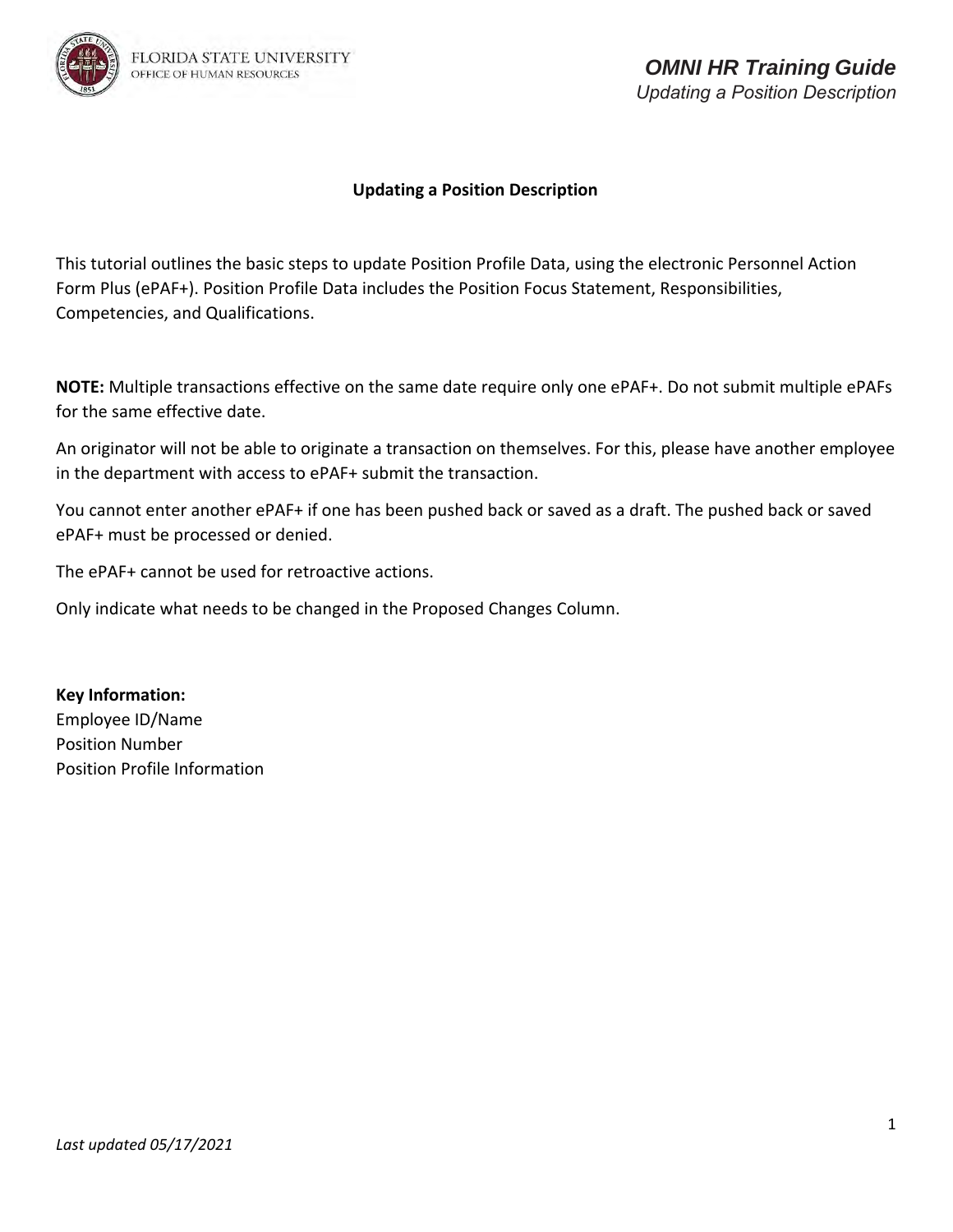

| <b>Step</b> | <b>Action</b>                                                                |
|-------------|------------------------------------------------------------------------------|
| 1.          | Go to https://my.fsu.edu and sign into OMNI HR with your FSUID and password. |
|             | Select Department Administration from the drop down menu, then click the     |
|             | <b>Employees and Positions tile.</b>                                         |
|             | (Alternate Navigation: NavBar > Main Menu > ePAF+ > Enter ePAF+ Transaction) |

|                                       |                                                               | Department Administration<br>حتمل |                                             |  |
|---------------------------------------|---------------------------------------------------------------|-----------------------------------|---------------------------------------------|--|
| <b>Attendance &amp; Leave</b>         | <b>Employees &amp; Positions</b><br>$\mathbb{P}$<br><b>HR</b> | <b>FACET</b>                      | <b>Faculty Contracts</b><br>$\frac{2}{\pi}$ |  |
| <b>Faculty Promotion &amp; Tenure</b> | <b>Recruiting</b><br>$\mathbf{r}$                             | Payroll                           | <b>Query &amp; Reports</b>                  |  |

| <b>Step</b> | <b>Action</b>                                         |
|-------------|-------------------------------------------------------|
| z.          | Ensure you are on the Enter ePAF+ Transaction screen. |

| <b>C</b> Department Administration     | <b>Employees and Positions</b>                                                                    |   | ◉                         |
|----------------------------------------|---------------------------------------------------------------------------------------------------|---|---------------------------|
| <b>Enter ePAF+ Transactions</b>        | Enter ePAF+ Transaction                                                                           |   | Print   New Window   Help |
| View/Rework ePAF+                      | Select an HR Transaction search type. Enter any information you have and click the Search button. |   |                           |
| Approve ePAF+<br>E                     | <b>HR Transaction Search Type</b><br><sup>4</sup> Appointment/Filled Position                     |   |                           |
| Job Data                               | O Update Vacant Position<br>O Add New Position                                                    | ₫ |                           |
| Department Budget Table                | ia.<br>Empt ID:                                                                                   |   |                           |
| <b>Current Team Profiles</b>           | Last Name:<br>First Name:                                                                         |   |                           |
| Maintain Job Profiles                  | a<br>Position:<br>α<br><b>Department:</b>                                                         |   |                           |
| <b>Position Summary</b>                | Terminate Appointment<br><b>Refine Search Results</b>                                             |   |                           |
| <b>Position History</b><br>F           | Direct Reports<br>Department Rep                                                                  |   |                           |
| <b>FSU Mass Appointments</b><br>$\sim$ | Clear<br>Search                                                                                   |   |                           |
|                                        |                                                                                                   |   |                           |
|                                        |                                                                                                   |   |                           |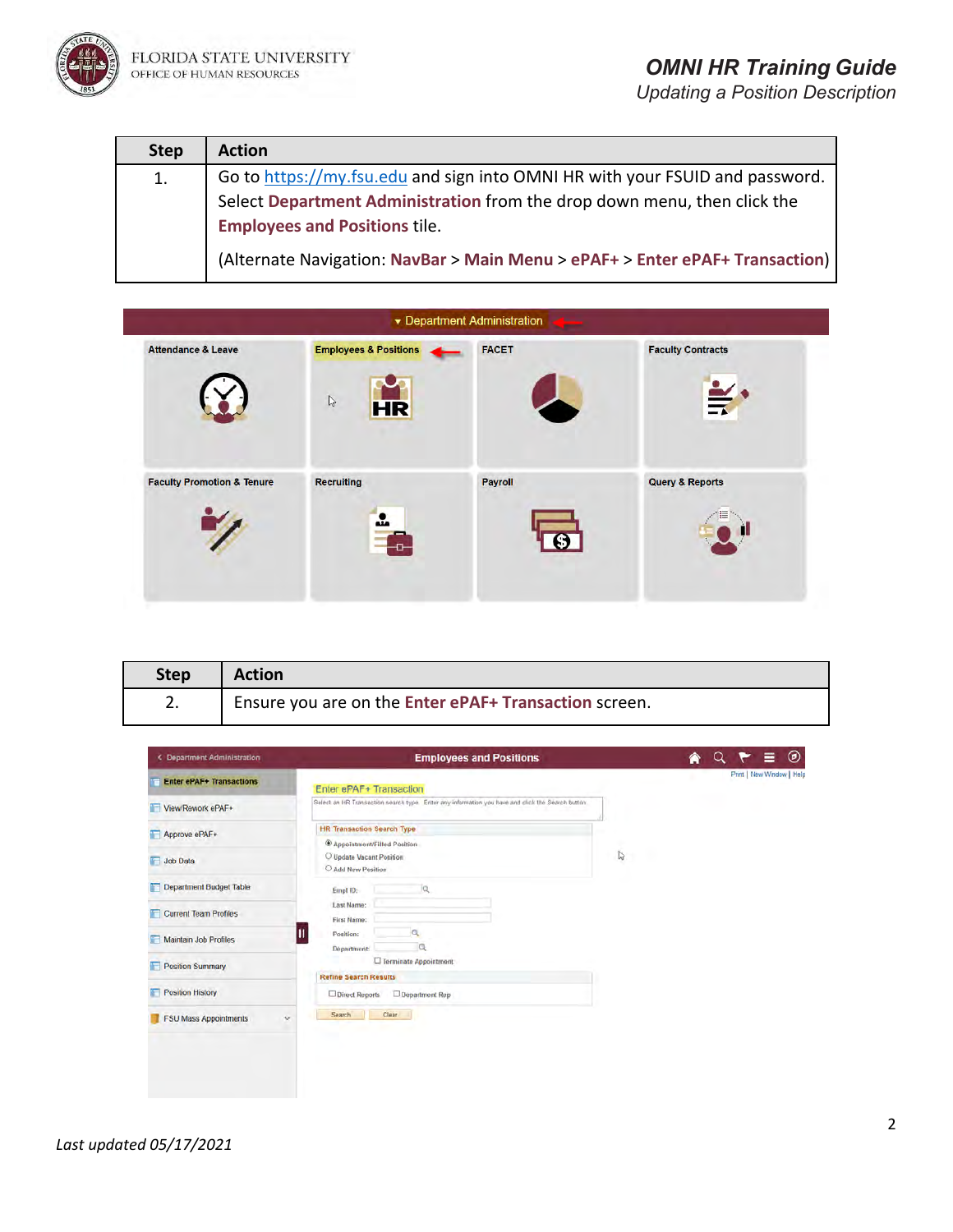

# *OMNI HR Training Guide*

*Updating a Position Description*

| <b>Step</b> | <b>Action</b>                                                                                               |
|-------------|-------------------------------------------------------------------------------------------------------------|
| 3.          | Select the appropriate HR Transaction Search Type and enter the position<br>number into the Position field. |
| 4.          | Click the Search button, then select desired employee's name from results.                                  |

|                                                                                                                                                    |  | $^{\circledR}$<br>Ξ.      |
|----------------------------------------------------------------------------------------------------------------------------------------------------|--|---------------------------|
| <b>Enter ePAF+ Transactions</b><br>Enter ePAF+ Transaction                                                                                         |  | Print   New Window   Help |
| Select an HR Transaction search type. Enter any information you have and click the Search button.<br>View/Rework ePAF+                             |  |                           |
| <b>HR Transaction Search Type</b><br>Approve ePAF+<br>Appointment/Filled Position                                                                  |  |                           |
| O Update Vacant Position<br><b>T</b> Job Data<br>$\bigcirc$ Add New Position                                                                       |  |                           |
| Department Budget Table<br>$\alpha$<br>Empl ID:                                                                                                    |  |                           |
| <b>Last Name:</b><br>Current Team Profiles<br><b>First Name:</b>                                                                                   |  |                           |
| 00099999<br>Position:<br>Academic Advisor Level 1<br>Maintain Job Profiles<br>$\alpha$<br>Department:                                              |  |                           |
| Terminate Appointment<br><b>Position Summary</b><br>Ш<br><b>Refine Search Results</b>                                                              |  |                           |
| <b>Position History</b><br>Direct Reports<br>$\Box$ Department Rep                                                                                 |  |                           |
| Clear<br>Search<br><b>FSU Mass Appointments</b><br>$\checkmark$                                                                                    |  |                           |
| Personalize   Find   View All   2                                                                                                                  |  | First 1 of 1 D Last       |
| Empl<br>Record Job Code Job Title<br>Empl ID<br>Dept<br><b>Department Name</b><br><b>Originator Name</b><br><b>Current Approval Status</b><br>Name |  |                           |
| Seminole, Suzie<br>000012345<br>9451<br>Academic Advisor<br>098000<br>Dean Undergraduate Studies                                                   |  |                           |
|                                                                                                                                                    |  |                           |

| <b>Step</b> | <b>Action</b>                                                                                                                                                                                                                                                                     |
|-------------|-----------------------------------------------------------------------------------------------------------------------------------------------------------------------------------------------------------------------------------------------------------------------------------|
| 5.          | Check the transaction effective date. The requested transaction effective date<br>defaults to the current date. Enter your desired transaction effective date or<br>the first day of the next available payroll cycle into the Requested Transaction<br>Date field. Click Submit. |



合 Ξ  $\circledcirc$ ۴ Print

#### **Transaction Effective Date**

Enter transaction Effective Date. Current Information section will reflect data as of this date. The date may be changed<br>prior to submission and while working in Draft mode, though changes will reset data previously entere \*Requested Transaction Date: 04/25/2018 3 Submit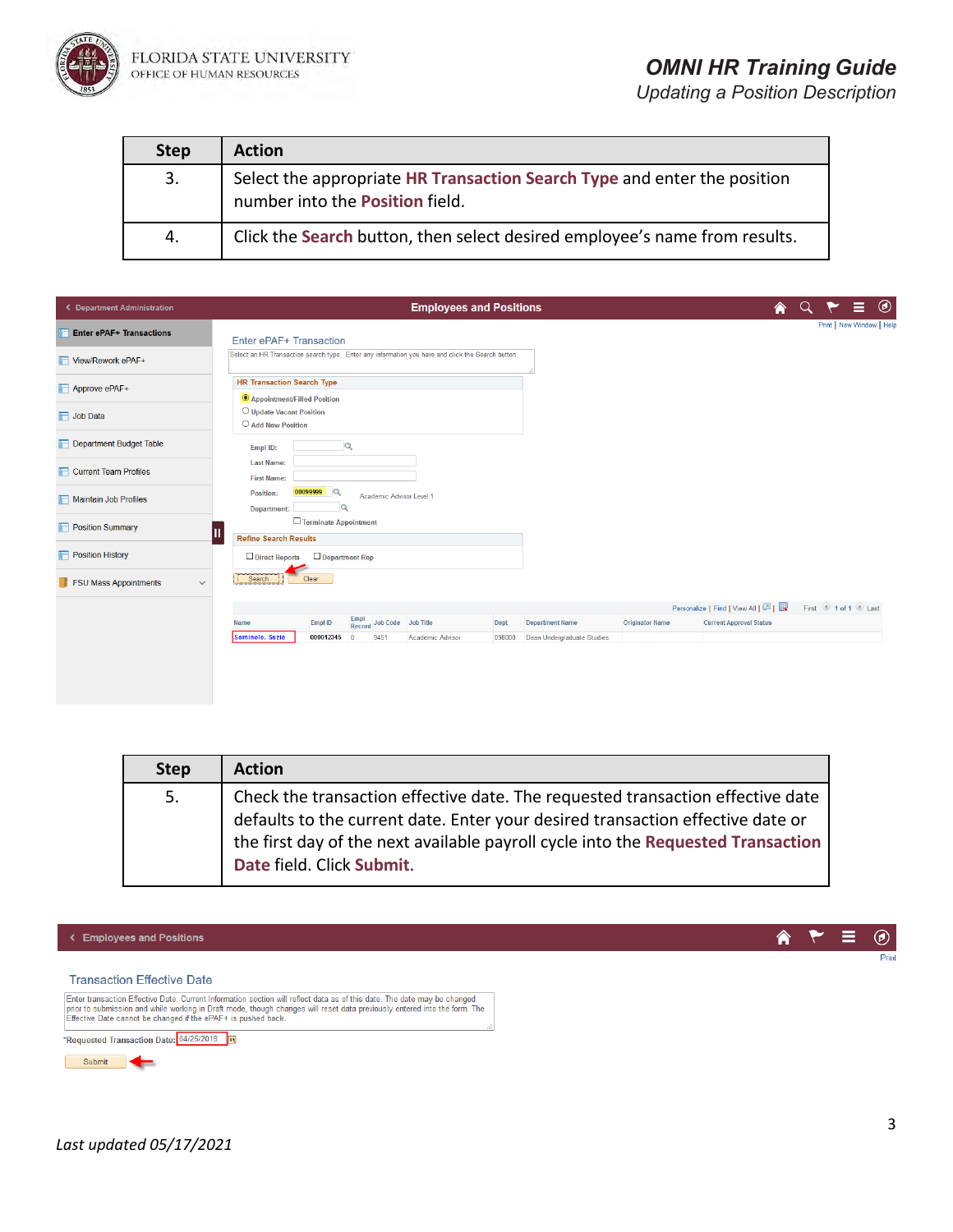

### *OMNI HR Training Guide*

| <b>&lt; Employees and Positions</b>  |                                          |                                                   |  | Ξ | $^{\circledR}$ |
|--------------------------------------|------------------------------------------|---------------------------------------------------|--|---|----------------|
|                                      |                                          |                                                   |  |   | Print $\wedge$ |
| Enter ePAF+ Transaction              |                                          |                                                   |  |   |                |
| Incumbents:<br><b>Emplid</b><br>Rcd# | <b>Name</b>                              | 00099999<br><b>Position Number:</b>               |  |   |                |
| 000012345<br>$\mathbf{0}$            | <b>Suzie Seminole</b>                    | <b>Working Title:</b><br>Academic Advisor Level 1 |  |   |                |
|                                      |                                          | <b>Headcount Status:</b><br>Filled                |  |   |                |
| *Requested Transaction Date:         | 04/25/2018                               | P                                                 |  |   |                |
| <b>Position Data</b>                 |                                          |                                                   |  |   |                |
|                                      | <b>Current Information</b>               | <b>Proposed Changes</b>                           |  |   |                |
| <b>Job Code</b>                      |                                          |                                                   |  |   |                |
| <b>Job Code</b>                      | Academic Advisor<br>9451                 | $\alpha$                                          |  |   |                |
| <b>Salary Admin Pln</b>              | 021<br>Administrative & Professional     |                                                   |  |   |                |
| <b>Pay Grade</b>                     | 004<br><b>A&amp;P4</b>                   |                                                   |  |   |                |
| <b>FLSA Status</b>                   | Nonexempt                                |                                                   |  |   |                |
| <b>Union Code</b>                    | <b>29N</b><br>Fac_A&P No Established CBU |                                                   |  |   |                |
| <b>Academic Rank</b>                 |                                          |                                                   |  |   |                |
| <b>Working Title</b>                 | Academic Advisor Level 1                 |                                                   |  |   |                |
| Position Specific - Job 2            |                                          |                                                   |  |   |                |
| <b>Max Head Count</b>                | $\mathbf{1}$                             |                                                   |  |   |                |
| <b>FTE</b>                           | 1.000000                                 |                                                   |  |   |                |
| <b>Standard Hours</b>                | 40.00                                    |                                                   |  |   |                |
| <b>Comb Hours / FTE</b>              | 40.00<br>1.000000                        |                                                   |  |   |                |
| Shift                                | Day/Standard                             | $\checkmark$                                      |  |   |                |
| <b>Full/Part Time</b>                | Full-Time                                |                                                   |  |   |                |

| <b>Step</b> | <b>Action</b>                                                                                                                                              |
|-------------|------------------------------------------------------------------------------------------------------------------------------------------------------------|
| 6.          | Click the Position Profile Data link to update and add information to the<br>Position Focus Statement, Responsibilities, Competencies, and Qualifications. |
|             |                                                                                                                                                            |

| <b>Employees and Positions</b>      |                                      |                                 |  |        |
|-------------------------------------|--------------------------------------|---------------------------------|--|--------|
| <b>Shift</b>                        | Day/Standard                         | $\checkmark$                    |  | $\sim$ |
| <b>Full/Part Time</b>               | Full-Time                            |                                 |  |        |
| <b>Organizational Relationships</b> |                                      |                                 |  |        |
| <b>Department</b>                   | Dean Undergraduate Studies<br>098000 |                                 |  |        |
| <b>Location Code</b>                | 00070227<br>FINE ARTS BUILDING0227   |                                 |  |        |
| <b>County</b>                       | Leon                                 |                                 |  |        |
| <b>Reports To</b>                   | Asst Director, Acad & Stu Svcs       |                                 |  |        |
|                                     | <b>View Reporting Relationships</b>  |                                 |  |        |
| <b>Specific Information</b>         |                                      |                                 |  |        |
|                                     | <b>Time Limited Funding</b>          | $\Box$ Time Limited Funding     |  |        |
|                                     | $\vee$ Confidential Position         | $\boxdot$ Confidential Position |  |        |
|                                     | <b>Financial Disclosure</b>          | Financial Disclosure            |  |        |
| <b>Position Description</b> ?       |                                      |                                 |  |        |
| <b>Profile ID</b>                   | Position Profile Data<br>127191      |                                 |  |        |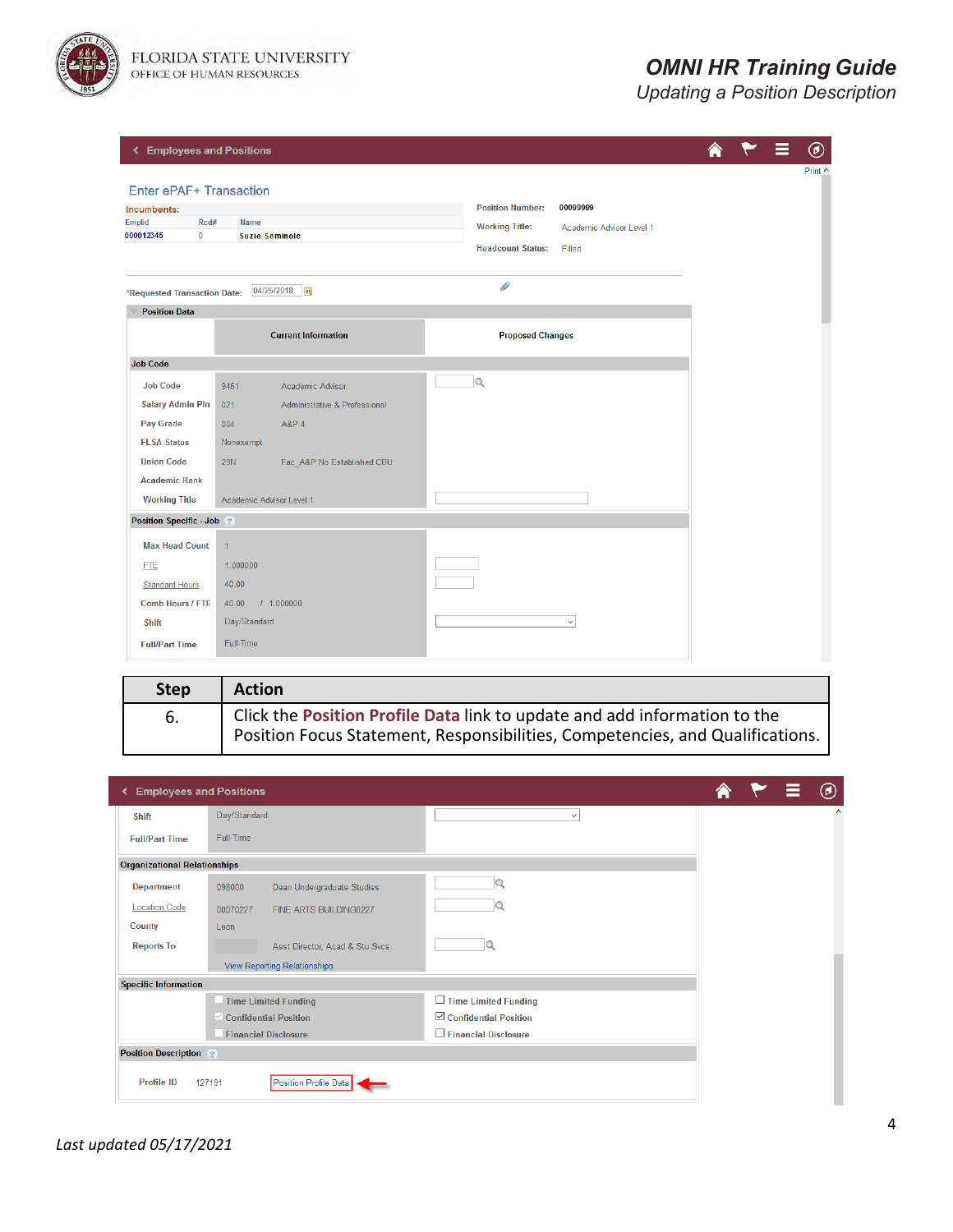

| <b>Step</b> | <b>Action</b>                                                                                                                                                                                                                                                                                     |
|-------------|---------------------------------------------------------------------------------------------------------------------------------------------------------------------------------------------------------------------------------------------------------------------------------------------------|
| 7.          | To update the position with increased responsibilities, select the<br>Responsibilities tab. Click "View All" to make sure no rows are hidden.                                                                                                                                                     |
|             | Note: The responsibility section requires Time Allocation totaling 100% with at<br>least three Essential Functions. The maximum number of responsibilities a<br>position can have is seven. Inactive responsibilities will also be visible, but do<br>not count toward the total time allocation. |

|            | <b>K au Mss Multi Tran</b>               |                 |                         |                               |                                                                                                                                                                                                                                                                                                                                                                                                                                                                                                                                                                                                                                                                                                                                                                                                                                                  |                 |                                   | ◉ |
|------------|------------------------------------------|-----------------|-------------------------|-------------------------------|--------------------------------------------------------------------------------------------------------------------------------------------------------------------------------------------------------------------------------------------------------------------------------------------------------------------------------------------------------------------------------------------------------------------------------------------------------------------------------------------------------------------------------------------------------------------------------------------------------------------------------------------------------------------------------------------------------------------------------------------------------------------------------------------------------------------------------------------------|-----------------|-----------------------------------|---|
|            |                                          |                 |                         |                               |                                                                                                                                                                                                                                                                                                                                                                                                                                                                                                                                                                                                                                                                                                                                                                                                                                                  |                 | Print   Help   Personalize Page A |   |
|            | Non-Person Profile                       |                 |                         |                               |                                                                                                                                                                                                                                                                                                                                                                                                                                                                                                                                                                                                                                                                                                                                                                                                                                                  |                 |                                   |   |
|            | Profile ID 127191                        |                 |                         |                               |                                                                                                                                                                                                                                                                                                                                                                                                                                                                                                                                                                                                                                                                                                                                                                                                                                                  |                 |                                   |   |
|            | Position Profile<br>Profile Type ROLE    |                 |                         |                               |                                                                                                                                                                                                                                                                                                                                                                                                                                                                                                                                                                                                                                                                                                                                                                                                                                                  |                 |                                   |   |
|            | Profile Status Active                    |                 |                         |                               |                                                                                                                                                                                                                                                                                                                                                                                                                                                                                                                                                                                                                                                                                                                                                                                                                                                  |                 | I,                                |   |
|            | Description Academic Advisor Level 1     |                 |                         |                               |                                                                                                                                                                                                                                                                                                                                                                                                                                                                                                                                                                                                                                                                                                                                                                                                                                                  |                 |                                   |   |
|            |                                          |                 |                         |                               |                                                                                                                                                                                                                                                                                                                                                                                                                                                                                                                                                                                                                                                                                                                                                                                                                                                  |                 |                                   |   |
| 04/25/2018 | $\sqrt{2+1}$<br><b>S</b> Port © Comments |                 |                         |                               |                                                                                                                                                                                                                                                                                                                                                                                                                                                                                                                                                                                                                                                                                                                                                                                                                                                  |                 |                                   |   |
|            |                                          |                 |                         |                               |                                                                                                                                                                                                                                                                                                                                                                                                                                                                                                                                                                                                                                                                                                                                                                                                                                                  |                 |                                   |   |
| Summary    | Responsibilities<br>Competencies         | Qualifications  |                         |                               |                                                                                                                                                                                                                                                                                                                                                                                                                                                                                                                                                                                                                                                                                                                                                                                                                                                  |                 |                                   |   |
|            | <b>Responsibilities</b>                  |                 |                         |                               | Personalize   Find   View All   120   136<br>First <sup>4</sup> 1-4 of 4 <sup>4</sup> Last                                                                                                                                                                                                                                                                                                                                                                                                                                                                                                                                                                                                                                                                                                                                                       |                 |                                   |   |
|            | Responsibility                           | "Effective Date | <b>Effective Status</b> | Allocation Essential Function | Description                                                                                                                                                                                                                                                                                                                                                                                                                                                                                                                                                                                                                                                                                                                                                                                                                                      | View<br>History |                                   |   |
| RE01       | Position Responsibility                  | 06/02/2017      | Active                  | $80 - 1$                      | Responsible for advising undergraduate students and utilizing the 6<br>elements of the Developmental Advising Model created by Advising<br>First. Takes a proactive approach to academic advising, seeking out.<br>contact with students to provide advising services. Maintains,<br>records, and reports contact with assigned students. Develops<br>appropriate academic schedules for stated educational goals of<br>students. Coordinates with academic departments and<br>Undergraduate Studies to deliver policies and procedures.<br>Participates in outreach and programming instituted by academic site.<br>placement and Undergraduate Studies. Basic understanding of the<br>available technology that supports the academic advising functions.<br>Completes all corresponding administrative tasks associated with the<br>position. |                 |                                   |   |
| RE02       | Position Responsibility.                 | 08/14/2015      | Active                  | $10-10$                       | Participates in trainings necessary to perform duties of an academic<br>advisor. Continues to acquire knowledge of university policies and<br>procedures, improve advising skills by pinpointing key areas of<br>growth, and actively participates in professional development.                                                                                                                                                                                                                                                                                                                                                                                                                                                                                                                                                                  |                 |                                   |   |
|            | Position Responsibility                  | 06/02/2017      | Active                  | 10<br>ø                       | Participates in initiatives established by Advising First and<br>Undergraduate Studies.                                                                                                                                                                                                                                                                                                                                                                                                                                                                                                                                                                                                                                                                                                                                                          | 75              |                                   |   |
| RE03       |                                          |                 |                         |                               |                                                                                                                                                                                                                                                                                                                                                                                                                                                                                                                                                                                                                                                                                                                                                                                                                                                  |                 |                                   |   |

| <b>Step</b> | <b>Action</b>                                                                   |
|-------------|---------------------------------------------------------------------------------|
| 8.          | To make changes to a responsibility that is currently on the profile, click the |
|             | Position Responsibility that you would like to change.                          |

|             | Responsibilities               |                 |                         |                                                            | Personalize   Find   View All   L <sup>21</sup>   Lat<br>First.<br>A SAMA A Last                                                                                                                                                                                                                                                                                                                                                                                                                                                                                                                                                                                                                                                                                                                                                               |                   |  |
|-------------|--------------------------------|-----------------|-------------------------|------------------------------------------------------------|------------------------------------------------------------------------------------------------------------------------------------------------------------------------------------------------------------------------------------------------------------------------------------------------------------------------------------------------------------------------------------------------------------------------------------------------------------------------------------------------------------------------------------------------------------------------------------------------------------------------------------------------------------------------------------------------------------------------------------------------------------------------------------------------------------------------------------------------|-------------------|--|
|             | Responsibility                 | *Effective Date | <b>Effective Status</b> | % Time<br><b>Essential Function</b><br><b>Allow withon</b> | Description                                                                                                                                                                                                                                                                                                                                                                                                                                                                                                                                                                                                                                                                                                                                                                                                                                    | Vienta<br>History |  |
| RE01        | Position Responsibility        | 06/02/2017      | Active                  |                                                            | Responsible for advising undergraduate students and utilizing the fi-<br>slements of the Developmental Advance Model created by Advance<br>First. Takes a proactive approach to academic advantg, seeking out<br>contact with atudents to provide advising services. Maintains.<br>records, and reports contact with assigned students. Develops:<br>appropriate academic schedules for stated educational goals of<br>students. Coordinates with academic departments and<br>Undergraduate Studies to deliver policies and procedures.<br>Participates in cubreach and programming instituted by academic site.<br>placement and Undergraduate Studies: Basic understanding of the<br>available technology that supports the academic advising functions.<br>Completes all corresponding administrative tasks associated with the<br>position |                   |  |
| <b>HE02</b> | Poston Responsibility          | 08/14/2015      | Artive                  | 10                                                         | Participates in trainings necessary to perform duties of an academic<br>advisor. Continues to acquire knowledge of university policies and<br>procedures, improve advising skills by pinpointing key areas of<br>growth, and actively participates in professional development                                                                                                                                                                                                                                                                                                                                                                                                                                                                                                                                                                 |                   |  |
| <b>RE03</b> | Position Responsibility        | 06/02/2011      | Azine                   | R<br>10.                                                   | Participates in initiatives established by Advising First and<br>Undergraduate Studies                                                                                                                                                                                                                                                                                                                                                                                                                                                                                                                                                                                                                                                                                                                                                         | 融                 |  |
| REDA        | <b>Position Responsibility</b> | 07/01/2015      | Insition                | ÷                                                          | Frequent contact with students, parents and University representative.<br>will work with vanous student populations, present reports to<br>uswersity/advising workshops; speak with prospective students and<br>parents. Contact outside the University community will be minimal.                                                                                                                                                                                                                                                                                                                                                                                                                                                                                                                                                             |                   |  |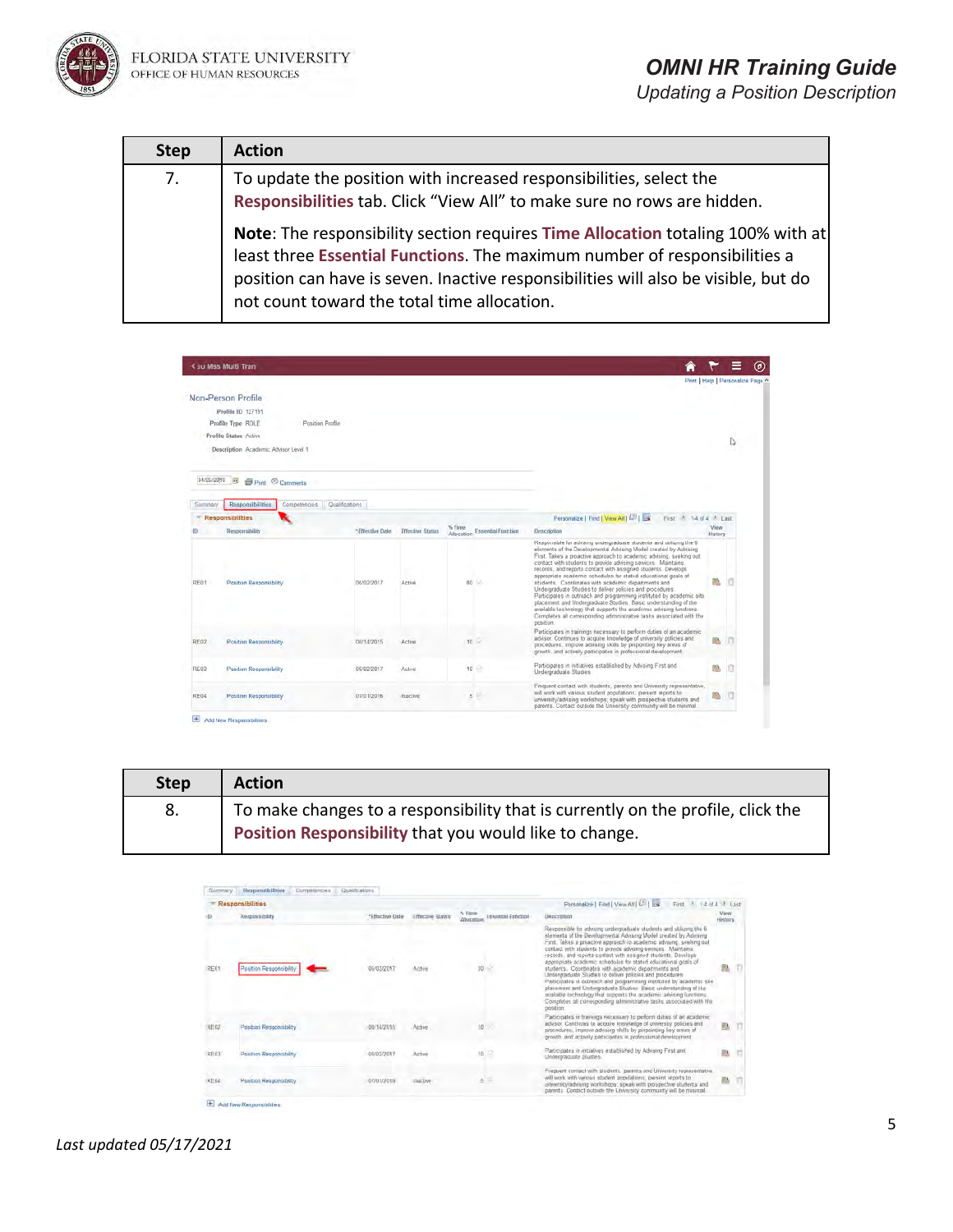

FLORIDA STATE UNIVERSITY OFFICE OF HUMAN RESOURCES

## *OMNI HR Training Guide*

| <b>Step</b> | <b>Action</b>                                                                |
|-------------|------------------------------------------------------------------------------|
| 9.          | To update an existing responsibility, click the "+" button to Add a New Row. |



| <b>Step</b> | <b>Action</b>                                                                                             |
|-------------|-----------------------------------------------------------------------------------------------------------|
| 10.         | For the purpose of this example, we are adjusting the percentage of time for<br>the first responsibility. |
|             | Enter the desired information into the % Time Allocation field.                                           |
| 11.         | If no further changes are being made to the selected responsibility, click OK.                            |

| <b>DOILIDIT LIQUIC</b>         |                                                                                                                  |                 |                   |                          |
|--------------------------------|------------------------------------------------------------------------------------------------------------------|-----------------|-------------------|--------------------------|
| <b>Non-Person Profile</b>      |                                                                                                                  |                 |                   | $\times$                 |
|                                |                                                                                                                  |                 |                   | Help                     |
| <b>Update Responsibilities</b> |                                                                                                                  |                 |                   |                          |
| <b>Profile ID 127191</b>       | Academic Advisor Level 1                                                                                         |                 |                   |                          |
| Profile Type ROLE              | <b>Position Profile</b>                                                                                          |                 |                   |                          |
|                                | Update item details, then select OK to apply changes and return. Select Cancel to return without any changes.    |                 |                   |                          |
| <b>Details</b>                 |                                                                                                                  | Find   View All | First 1 of 5 Last |                          |
| Effective Date 04/25/2018      |                                                                                                                  |                 |                   | $\overline{\phantom{0}}$ |
|                                | <b>Position Responsibility</b>                                                                                   |                 |                   |                          |
| <b>Responsibility RE01</b>     |                                                                                                                  |                 |                   |                          |
| *Effective Status Active       | $\checkmark$                                                                                                     |                 |                   |                          |
|                                | (If not found in lookup list above, type in Major Description box below.)                                        |                 |                   |                          |
|                                |                                                                                                                  |                 |                   |                          |
| *% Time Allocation             | 60                                                                                                               |                 |                   |                          |
|                                | $\boxdot$ Essential Function                                                                                     |                 |                   |                          |
|                                | $\sim$<br>Description Responsible for advising undergraduate students and utilizing                              |                 |                   |                          |
|                                | the 6 elements of the Developmental Advising Model created by                                                    |                 |                   |                          |
|                                | Advising First. Takes a proactive approach to academic<br>a cidarda mar internacia ra constato caracter<br>- all |                 |                   |                          |
|                                |                                                                                                                  |                 |                   |                          |
| <b>OK</b><br>Cancel            |                                                                                                                  |                 |                   |                          |
|                                |                                                                                                                  |                 |                   |                          |
|                                |                                                                                                                  |                 |                   |                          |
|                                |                                                                                                                  |                 |                   |                          |
|                                |                                                                                                                  |                 |                   |                          |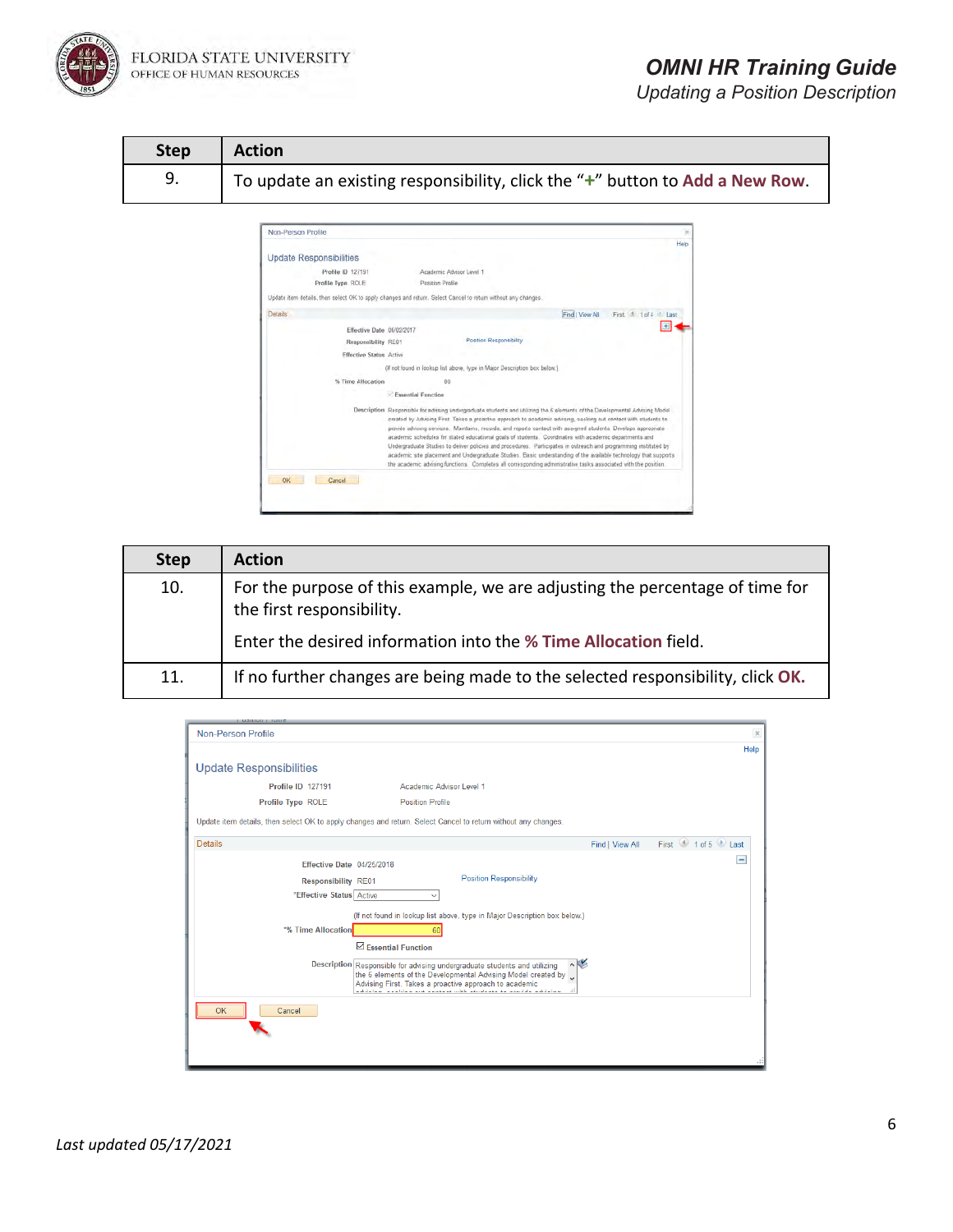

| <b>Step</b> | <b>Action</b>                                                                                                                                                                                                                                           |
|-------------|---------------------------------------------------------------------------------------------------------------------------------------------------------------------------------------------------------------------------------------------------------|
| 12.         | On this example, you will notice that there is an "Inactive" responsibility<br>available. Instead of adding a new responsibility, this row can be overwritten with<br>the desired information. To do this, select the inactive Position Responsibility. |
|             | NOTE: If not replacing an inactive responsibility, skip ahead to Step 17 to Add<br><b>New Responsibilities.</b>                                                                                                                                         |

| Summary     | <b>Responsibilities</b><br>Competencies | Qualifications        |                         |                                                   |                                                                                                                                                                                                                                                                                                                                                                                                                                                                                                                                                                                                                                                                                                                                                                                                                                                |                 |     |
|-------------|-----------------------------------------|-----------------------|-------------------------|---------------------------------------------------|------------------------------------------------------------------------------------------------------------------------------------------------------------------------------------------------------------------------------------------------------------------------------------------------------------------------------------------------------------------------------------------------------------------------------------------------------------------------------------------------------------------------------------------------------------------------------------------------------------------------------------------------------------------------------------------------------------------------------------------------------------------------------------------------------------------------------------------------|-----------------|-----|
|             | <b>Responsibilities</b>                 |                       |                         |                                                   | Personalize   Find   View All   [3]  <br>$1-4$ of $4$ Last<br>First                                                                                                                                                                                                                                                                                                                                                                                                                                                                                                                                                                                                                                                                                                                                                                            |                 |     |
|             | <b>Responsibility</b>                   | <b>Effective Date</b> | <b>Effective Status</b> | % Time<br><b>Essential Function</b><br>Allocation | <b>Description</b>                                                                                                                                                                                                                                                                                                                                                                                                                                                                                                                                                                                                                                                                                                                                                                                                                             | View<br>History |     |
| RE01        | <b>Position Responsibility</b>          | 04/25/2018            | Active                  | 60                                                | Responsible for advising undergraduate students and utilizing the 6<br>elements of the Developmental Advising Model created by Advising<br>First. Takes a proactive approach to academic advising, seeking out<br>contact with students to provide advising services. Maintains,<br>records, and reports contact with assigned students. Develops<br>appropriate academic schedules for stated educational goals of<br>students. Coordinates with academic departments and<br>Undergraduate Studies to deliver policies and procedures.<br>Participates in outreach and programming instituted by academic site<br>placement and Undergraduate Studies. Basic understanding of the<br>available technology that supports the academic advising functions.<br>Completes all corresponding administrative tasks associated with the<br>position. |                 |     |
| <b>RE02</b> | <b>Position Responsibility</b>          | 08/14/2015            | Active                  | $10$ $\vee$                                       | Participates in trainings necessary to perform duties of an academic<br>advisor. Continues to acquire knowledge of university policies and<br>procedures, improve advising skills by pinpointing key areas of<br>growth, and actively participates in professional development.                                                                                                                                                                                                                                                                                                                                                                                                                                                                                                                                                                | 醠               |     |
| <b>RE03</b> | Position Responsibility                 | 06/02/2017            | Active                  | $10$ $\triangleright$                             | Participates in initiatives established by Advising First and<br>Undergraduate Studies.                                                                                                                                                                                                                                                                                                                                                                                                                                                                                                                                                                                                                                                                                                                                                        |                 |     |
| <b>RE04</b> | Position Responsibility                 | 07/01/2016            | Inactive                | $5 -$                                             | Frequent contact with students, parents and University representative,<br>will work with various student populations; present reports to<br>university/advising workshops; speak with prospective students and<br>parents. Contact outside the University community will be minimal.                                                                                                                                                                                                                                                                                                                                                                                                                                                                                                                                                           | 罌               | - 6 |

Add New Responsibilities

| <b>Step</b> | <b>Action</b>                                                            |
|-------------|--------------------------------------------------------------------------|
| 13.         | To update the responsibility, click the " $+$ " button to Add a New Row. |

| <b>Details</b>                                          |                                       |                                                                                                                                                                                                                                                      | Find   View All | First 1 of 2 Last |  |
|---------------------------------------------------------|---------------------------------------|------------------------------------------------------------------------------------------------------------------------------------------------------------------------------------------------------------------------------------------------------|-----------------|-------------------|--|
| Effective Date 07/01/2016<br><b>Responsibility RE04</b> |                                       | <b>Position Responsibility</b>                                                                                                                                                                                                                       |                 |                   |  |
| <b>Effective Status Inactive</b>                        |                                       |                                                                                                                                                                                                                                                      |                 |                   |  |
|                                                         |                                       | (If not found in lookup list above, type in Major Description box below.)                                                                                                                                                                            |                 |                   |  |
| % Time Allocation                                       | 5                                     |                                                                                                                                                                                                                                                      |                 |                   |  |
|                                                         | $\vee$ Essential Eunction             |                                                                                                                                                                                                                                                      |                 |                   |  |
|                                                         | University community will be minimal. | Description Frequent contact with students, parents and University representative, will work with various student populations;<br>present reports to university/advising workshops; speak with prospective students and parents. Contact outside the |                 |                   |  |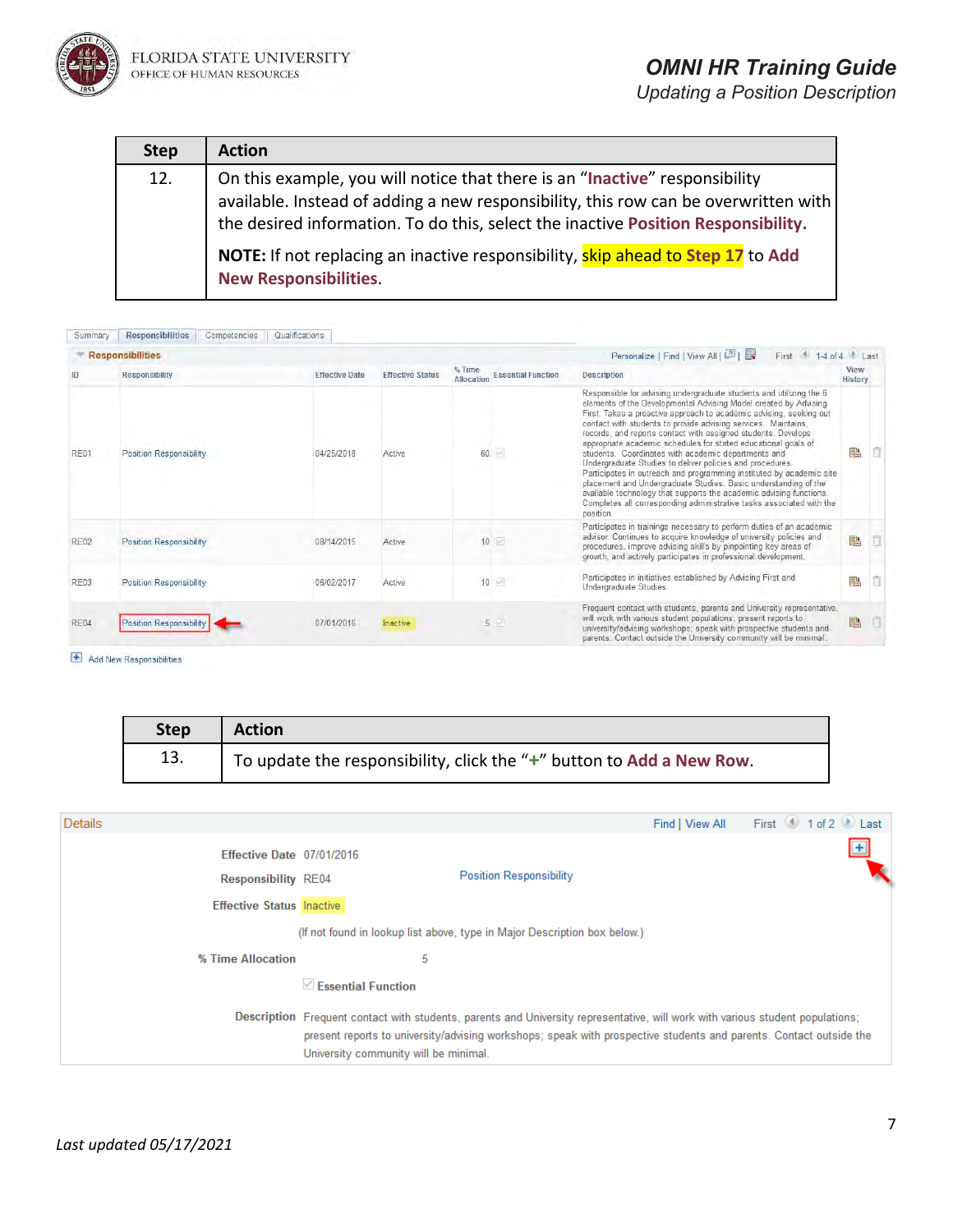

| <b>Step</b> | <b>Action</b>                                                                                                                |
|-------------|------------------------------------------------------------------------------------------------------------------------------|
| 14.         | In order to replace an inactive responsibility, you must change the Effective<br>Status to "Active" using the dropdown menu. |
| 15.         | Enter the desired information into the % Time Allocation and Description<br>fields.                                          |
|             | Verify that the Essential Function box is checked.                                                                           |
| 16.         | After changes have been made to the selected responsibility, click OK.                                                       |

| <b>Non-Person Profile</b>                                                                                     | $\times$                                                                  |
|---------------------------------------------------------------------------------------------------------------|---------------------------------------------------------------------------|
|                                                                                                               | Help                                                                      |
| <b>Update Responsibilities</b>                                                                                |                                                                           |
| Profile ID 127191                                                                                             | Academic Advisor Level 1                                                  |
| Profile Type ROLE                                                                                             | <b>Position Profile</b>                                                   |
| Update item details, then select OK to apply changes and return. Select Cancel to return without any changes. |                                                                           |
| Details                                                                                                       | First 1 of 3 D Last<br>Find   View All                                    |
| Effective Date 04/25/2018                                                                                     |                                                                           |
| <b>Responsibility RE04</b>                                                                                    | <b>Position Responsibility</b>                                            |
| *Effective Status Active                                                                                      |                                                                           |
|                                                                                                               | (If not found in lookup list above, type in Major Description box below.) |
| *% Time Allocation                                                                                            | 10 <sup>1</sup>                                                           |
|                                                                                                               | $\boxdot$ Essential Function                                              |
|                                                                                                               | Description Represents department at outreach events.                     |
|                                                                                                               |                                                                           |
| Cancel<br>OK                                                                                                  |                                                                           |
|                                                                                                               |                                                                           |
|                                                                                                               |                                                                           |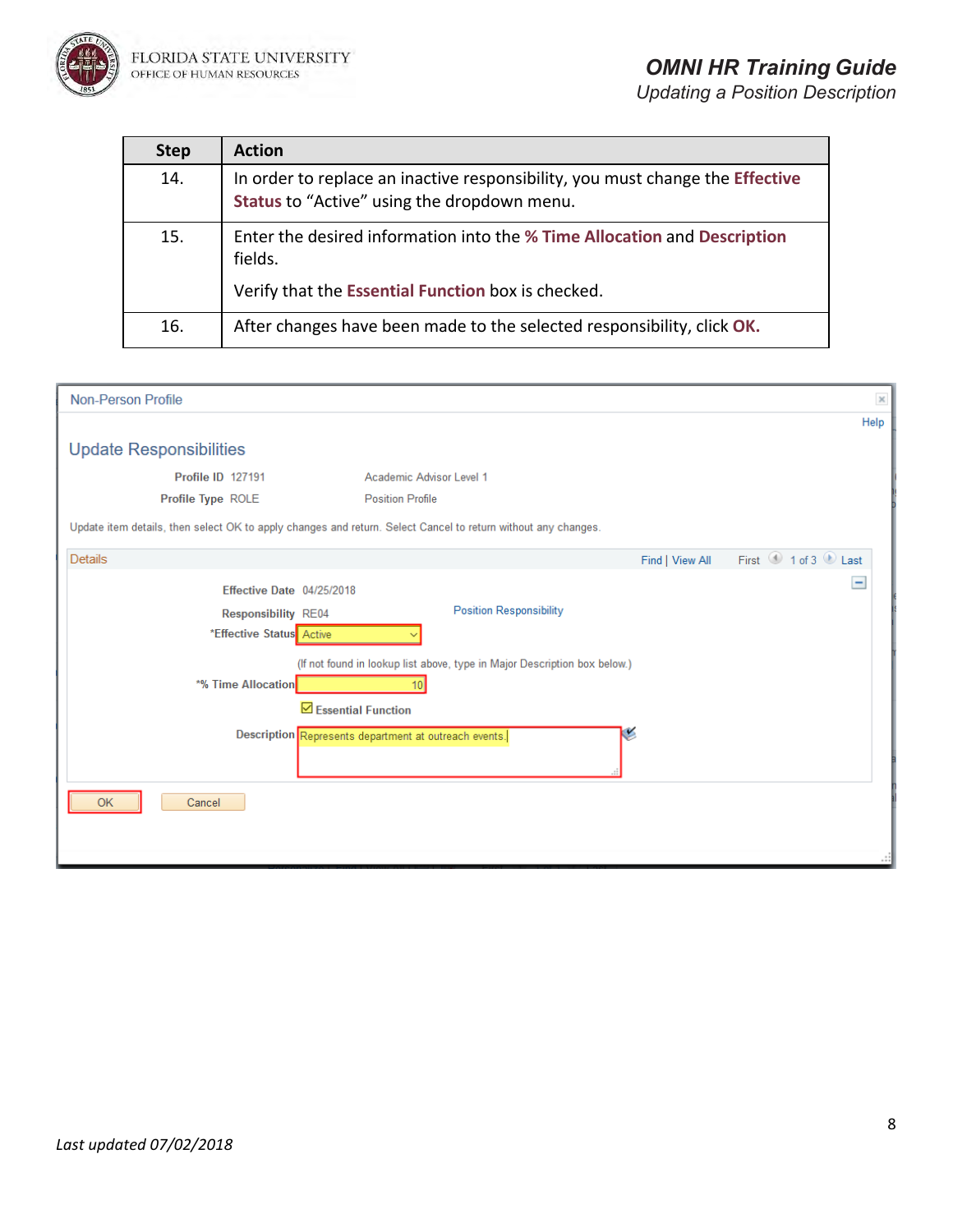

| <b>Step</b> | <b>Action</b>                                                                 |
|-------------|-------------------------------------------------------------------------------|
| 17.         | To add an additional responsibility, click the Add New Responsibilities link. |

|             | <b>Responsibilities</b>        |                       |                         |                      |                           | Personalize   Find   View All   8<br>$14$ of $4$ Last<br>First                                                                                                                                                                                                                                                                                                                                                                                                                                                                                                                                                                                                                                                                                                                                                                                 |                 |   |
|-------------|--------------------------------|-----------------------|-------------------------|----------------------|---------------------------|------------------------------------------------------------------------------------------------------------------------------------------------------------------------------------------------------------------------------------------------------------------------------------------------------------------------------------------------------------------------------------------------------------------------------------------------------------------------------------------------------------------------------------------------------------------------------------------------------------------------------------------------------------------------------------------------------------------------------------------------------------------------------------------------------------------------------------------------|-----------------|---|
| ID          | Responsibility                 | <b>Effective Date</b> | <b>Effective Status</b> | % Time<br>Allocation | <b>Essential Function</b> | Description                                                                                                                                                                                                                                                                                                                                                                                                                                                                                                                                                                                                                                                                                                                                                                                                                                    | View<br>History |   |
| RE01        | <b>Position Responsibility</b> | 04/25/2018            | Active                  |                      | 60                        | Responsible for advising undergraduate students and utilizing the 6<br>elements of the Developmental Advising Model created by Advising<br>First. Takes a proactive approach to academic advising, seeking out<br>contact with students to provide advising services. Maintains,<br>records, and reports contact with assigned students. Develops<br>appropriate academic schedules for stated educational goals of<br>students. Coordinates with academic departments and<br>Undergraduate Studies to deliver policies and procedures.<br>Participates in outreach and programming instituted by academic site<br>placement and Undergraduate Studies. Basic understanding of the<br>available technology that supports the academic advising functions.<br>Completes all corresponding administrative tasks associated with the<br>position. | 醖               | 同 |
| RE02        | <b>Position Responsibility</b> | 08/14/2015            | Active                  |                      | $10 \times$               | Participates in trainings necessary to perform duties of an academic<br>advisor. Continues to acquire knowledge of university policies and<br>procedures, improve advising skills by pinpointing key areas of<br>growth, and actively participates in professional development.                                                                                                                                                                                                                                                                                                                                                                                                                                                                                                                                                                | 融               | n |
| <b>RE03</b> | <b>Position Responsibility</b> | 06/02/2017            | Active                  |                      | $10$ $\sim$               | Participates in initiatives established by Advising First and<br>Undergraduate Studies.                                                                                                                                                                                                                                                                                                                                                                                                                                                                                                                                                                                                                                                                                                                                                        | 鹝               | n |
| <b>RE04</b> | <b>Position Responsibility</b> | 04/25/2018            | Active                  |                      | $10 \leq$                 | Represents department at outreach events                                                                                                                                                                                                                                                                                                                                                                                                                                                                                                                                                                                                                                                                                                                                                                                                       | 匷               | n |

| <b>Step</b> | <b>Action</b>                            |
|-------------|------------------------------------------|
| 18.         | Click the Look Up Responsibility button. |

| <b>Non-Person Profile</b>         | $\times$                                                                                                                                     |
|-----------------------------------|----------------------------------------------------------------------------------------------------------------------------------------------|
|                                   | Help                                                                                                                                         |
| <b>Add New Responsibilities</b>   |                                                                                                                                              |
| <b>Profile ID 127191</b>          | Academic Advisor Level 1                                                                                                                     |
| Profile Type ROLE                 | <b>Position Profile</b>                                                                                                                      |
| continue adding additional items. | Add item details. Select OK to apply changes and return. Select Cancel to return without making any changes. Select Apply and Add Another to |
| <b>Details</b>                    | First 1 of 1 D Last<br>Find   View All                                                                                                       |
| Effective Date 04/25/2018         |                                                                                                                                              |
| *Responsibility                   |                                                                                                                                              |
| *Effective Status Active          | $\checkmark$                                                                                                                                 |
|                                   | (If not found in lookup list above, type in Major Description box below.)                                                                    |
| *% Time Allocation                |                                                                                                                                              |
|                                   | $\boxdot$ Essential Function                                                                                                                 |
| <b>Description</b>                | ٧                                                                                                                                            |
| <b>OK</b><br>Cancel               |                                                                                                                                              |
|                                   |                                                                                                                                              |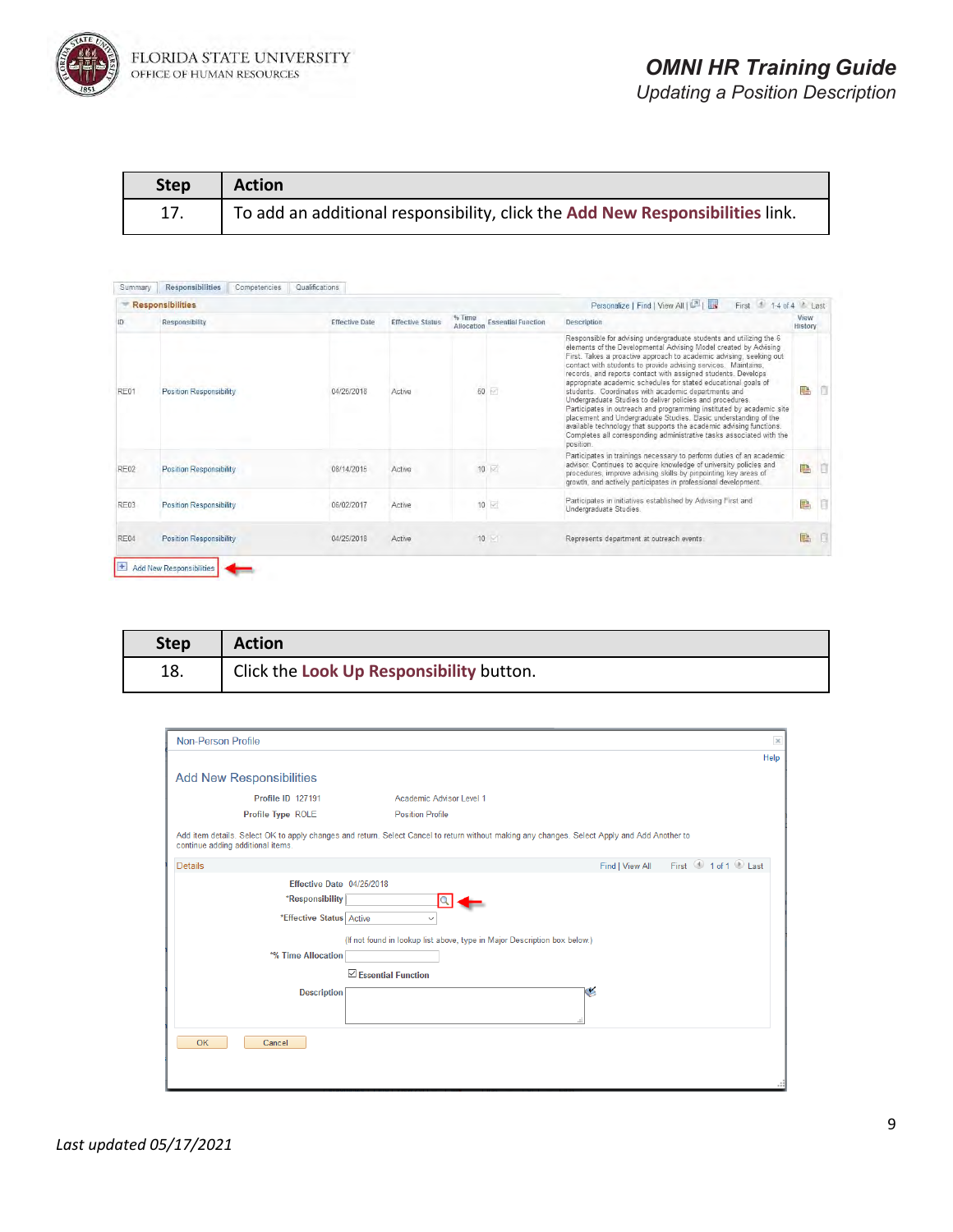

FLORIDA STATE UNIVERSITY<br>office of human resources

## *OMNI HR Training Guide*

| <b>Step</b> | <b>Action</b>                                    |
|-------------|--------------------------------------------------|
| 19.         | Select the next available Responsibility Number. |

| <b>Look Up Responsibility</b>      |                                     |                         |                                                                        |  |  |  |  |
|------------------------------------|-------------------------------------|-------------------------|------------------------------------------------------------------------|--|--|--|--|
|                                    |                                     |                         | Help                                                                   |  |  |  |  |
| <b>Content Type</b><br><b>RESP</b> |                                     |                         |                                                                        |  |  |  |  |
|                                    | Content Item ID begins with         |                         |                                                                        |  |  |  |  |
|                                    | Content Group Type begins with      |                         | Q                                                                      |  |  |  |  |
|                                    | Content Group begins with           | $\checkmark$            | Q                                                                      |  |  |  |  |
|                                    | Description begins with             | $\checkmark$            |                                                                        |  |  |  |  |
|                                    |                                     |                         |                                                                        |  |  |  |  |
|                                    |                                     |                         |                                                                        |  |  |  |  |
| Look Up                            | Clear                               | Cancel                  | <b>Basic Lookup</b>                                                    |  |  |  |  |
|                                    |                                     |                         |                                                                        |  |  |  |  |
| <b>Search Results</b><br>View 100  |                                     | First                   | $(\triangleright)$<br>$\left( 4\right)$<br><b>Last</b><br>$1-7$ of $7$ |  |  |  |  |
| <b>Content Item</b><br>ID          | <b>Content Group</b><br><b>Type</b> | Content<br><b>Group</b> | <b>Description</b>                                                     |  |  |  |  |
| <b>RF01</b>                        | (blank)                             | (blank)                 | <b>Position Responsibility</b>                                         |  |  |  |  |
| <b>RF02</b>                        | (blank)                             | (blank)                 | Position Responsibility                                                |  |  |  |  |
| <b>RF03</b>                        | (blank)                             | (blank)                 | <b>Position Responsibility</b>                                         |  |  |  |  |
| <b>RE04</b>                        | (blank)                             | (blank)                 | Position Responsibility                                                |  |  |  |  |
| <b>RE05</b>                        | (blank)                             | (blank)                 | <b>Position Responsibility</b>                                         |  |  |  |  |
| <b>RE06</b>                        | (blank)                             | (blank)                 | <b>Position Responsibility</b>                                         |  |  |  |  |

| <b>Step</b> | <b>Action</b>                                                                         |
|-------------|---------------------------------------------------------------------------------------|
| 20.         | <sup>1</sup> Enter the desired information into the % Time Allocation and Description |
|             | fields. Verify that the Essential Function box is checked. Click OK to continue.      |

| <b>Non-Person Profile</b> |                                   | $\bowtie$                                                                                                                                            |
|---------------------------|-----------------------------------|------------------------------------------------------------------------------------------------------------------------------------------------------|
|                           |                                   | Help                                                                                                                                                 |
|                           | <b>Add New Responsibilities</b>   |                                                                                                                                                      |
|                           | <b>Profile ID 127191</b>          | Academic Advisor Level 1                                                                                                                             |
|                           | Profile Type ROLE                 | <b>Position Profile</b>                                                                                                                              |
|                           | continue adding additional items. | Add item details. Select OK to apply changes and return. Select Cancel to return without making any changes. Select Apply and Add Another to         |
| <b>Details</b>            |                                   | First 1 of 1 Last<br>Find   View All                                                                                                                 |
|                           | Effective Date 04/25/2018         |                                                                                                                                                      |
|                           | *Responsibility RE05              | <b>Position Responsibility</b>                                                                                                                       |
|                           | *Effective Status Active          | $\checkmark$                                                                                                                                         |
|                           |                                   | (If not found in lookup list above, type in Major Description box below.)                                                                            |
|                           | *% Time Allocation                | 10                                                                                                                                                   |
|                           |                                   | $\boxdot$ Essential Function                                                                                                                         |
|                           |                                   | Description Assumes leadership roles within Advising First to include role of<br>initiative lead, senior advisor, or other equivalent opportunities. |
| OK                        | Cancel                            |                                                                                                                                                      |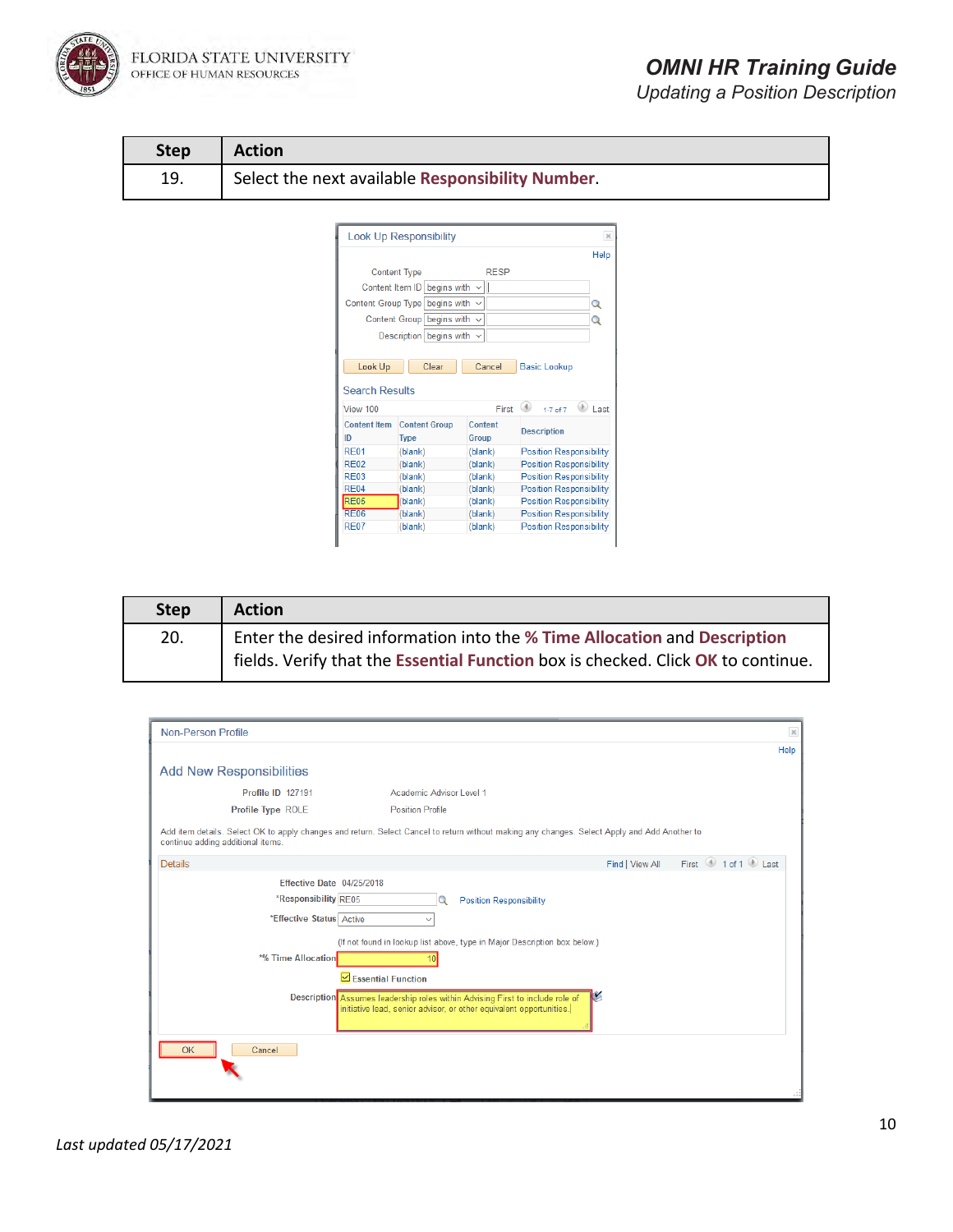

合

 $\circledcirc$ 

Ξ

*Updating a Position Description*

| <b>Step</b> | <b>Action</b>                                                   |
|-------------|-----------------------------------------------------------------|
|             | When all profile changes have been made, click the Save button. |

#### **< su Mss Multi Tran**

04/25/2018 **iii** Print © Comments

| Summary     | <b>Responsibilities</b><br>Qualifications<br>Competencies |                       |                         |                      |                           |                                                                                                                                                                                                                                                                                                                                                                                                                                                                                                                                                                                                                                                                                                                                                                                                                                                |                               |  |
|-------------|-----------------------------------------------------------|-----------------------|-------------------------|----------------------|---------------------------|------------------------------------------------------------------------------------------------------------------------------------------------------------------------------------------------------------------------------------------------------------------------------------------------------------------------------------------------------------------------------------------------------------------------------------------------------------------------------------------------------------------------------------------------------------------------------------------------------------------------------------------------------------------------------------------------------------------------------------------------------------------------------------------------------------------------------------------------|-------------------------------|--|
|             | Responsibilities                                          |                       |                         |                      |                           | First $\bigcirc$ 1-5 of 5 $\bigcirc$ Last<br>Personalize   Find   View All   2                                                                                                                                                                                                                                                                                                                                                                                                                                                                                                                                                                                                                                                                                                                                                                 |                               |  |
| ID          | <b>Responsibility</b>                                     | <b>Effective Date</b> | <b>Effective Status</b> | % Time<br>Allocation | <b>Essential Function</b> | <b>Description</b>                                                                                                                                                                                                                                                                                                                                                                                                                                                                                                                                                                                                                                                                                                                                                                                                                             | <b>View</b><br><b>History</b> |  |
| <b>RE01</b> | <b>Position Responsibility</b>                            | 04/25/2018            | Active                  |                      | $60$ $\vee$               | Responsible for advising undergraduate students and utilizing the 6<br>elements of the Developmental Advising Model created by Advising<br>First. Takes a proactive approach to academic advising, seeking out<br>contact with students to provide advising services. Maintains,<br>records, and reports contact with assigned students. Develops<br>appropriate academic schedules for stated educational goals of<br>students. Coordinates with academic departments and<br>Undergraduate Studies to deliver policies and procedures.<br>Participates in outreach and programming instituted by academic site<br>placement and Undergraduate Studies. Basic understanding of the<br>available technology that supports the academic advising functions.<br>Completes all corresponding administrative tasks associated with the<br>position. |                               |  |
| <b>RE02</b> | <b>Position Responsibility</b>                            | 08/14/2015            | Active                  |                      | $10$ $\vee$               | Participates in trainings necessary to perform duties of an academic<br>advisor. Continues to acquire knowledge of university policies and<br>procedures, improve advising skills by pinpointing key areas of<br>growth, and actively participates in professional development.                                                                                                                                                                                                                                                                                                                                                                                                                                                                                                                                                                | ë                             |  |
| RF03        | <b>Position Responsibility</b>                            | 06/02/2017            | Active                  |                      | $10$ $\vee$               | Participates in initiatives established by Advising First and<br>Undergraduate Studies.                                                                                                                                                                                                                                                                                                                                                                                                                                                                                                                                                                                                                                                                                                                                                        | l.                            |  |
| <b>RE04</b> | <b>Position Responsibility</b>                            | 04/25/2018            | Active                  |                      | $10$ $\vee$               | Represents department at outreach events.                                                                                                                                                                                                                                                                                                                                                                                                                                                                                                                                                                                                                                                                                                                                                                                                      | H                             |  |
| <b>RE05</b> | <b>Position Responsibility</b>                            | 04/25/2018            | Active                  |                      | $10$ $\triangledown$      | Assumes leadership roles within Advising First to include role of<br>initiative lead, senior advisor, or other equivalent opportunities.                                                                                                                                                                                                                                                                                                                                                                                                                                                                                                                                                                                                                                                                                                       |                               |  |

#### $\overline{\phantom{1}}$  Add New Responsibilities

| <b>Profile Identities</b><br>▼ |                    | Personalize   Find   View All   2 | First 1 of 1 Last    |               |  |
|--------------------------------|--------------------|-----------------------------------|----------------------|---------------|--|
| <b>Profile Identity Option</b> | <b>Key 1 Value</b> | <b>Description</b>                | <b>Edit Identity</b> | <b>Delete</b> |  |
| POSITION                       |                    | Academic Advisor                  |                      |               |  |
| Save                           |                    |                                   |                      |               |  |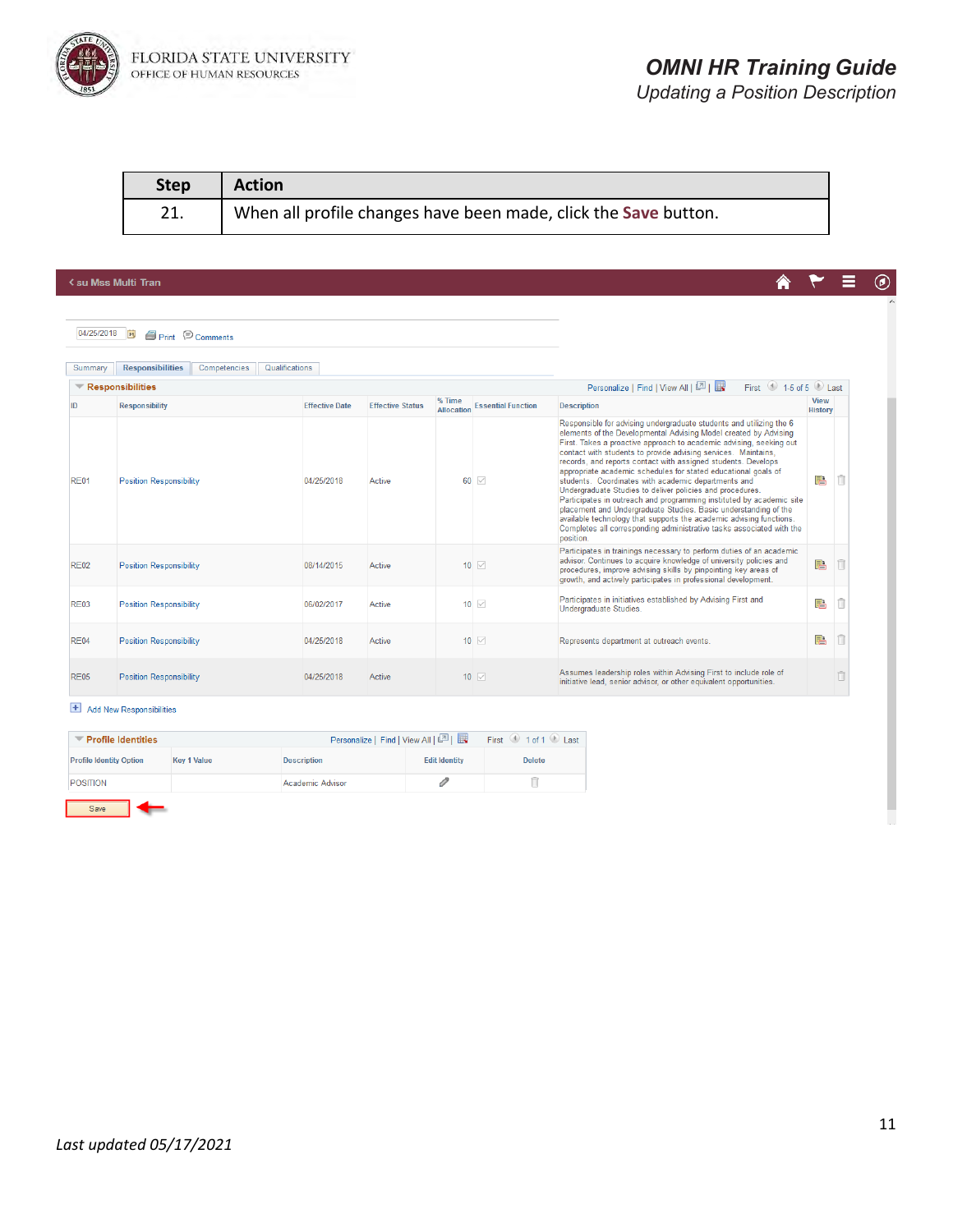

| <b>Step</b> | <b>Action</b>                                                                                                                                                                                              |
|-------------|------------------------------------------------------------------------------------------------------------------------------------------------------------------------------------------------------------|
| 22.         | Changes to a position profile will not appear on the profile until the ePAF+<br>transaction has been fully approved. To view your saved items, click the<br>item(s) awaiting submission for approval link. |

| <b>Approvals</b> |                                                    |                 |                                                                                 |                         |
|------------------|----------------------------------------------------|-----------------|---------------------------------------------------------------------------------|-------------------------|
| ***              | *** 3 item(s) awaiting submission for approval *** |                 |                                                                                 |                         |
| Summary          | Responsibilities<br>Competencies                   | Qualifications  |                                                                                 |                         |
|                  | <b>Position Focus Statement</b>                    |                 | Personalize   Find   View All   2  <br>First                                    | last<br>10 <sup>4</sup> |
| ID               | <b>Statement</b>                                   | *Effective Date | <b>Description</b>                                                              | View<br>History         |
| POS              | <b>Position Focus Statement</b>                    | 07/01/2016      | Responsible for the delivery of academic advising to undergraduate<br>students. | 瑞                       |

Add New Position Focus Statement

| <b>Step</b> | <b>Action</b>                                                                                                              |
|-------------|----------------------------------------------------------------------------------------------------------------------------|
| 23.         | For the purpose of this example, we have entered 3 items. Any necessary<br>revisions to your saved items can be made here. |
|             | Save to continue.                                                                                                          |

| Person Profile Approvals         |                   |                                                                              |                 |                         |                      |                           |                                                                                                                                      |                     | $\times$ |
|----------------------------------|-------------------|------------------------------------------------------------------------------|-----------------|-------------------------|----------------------|---------------------------|--------------------------------------------------------------------------------------------------------------------------------------|---------------------|----------|
| <b>Items Awaiting Submission</b> |                   |                                                                              |                 |                         |                      |                           |                                                                                                                                      |                     | Help     |
|                                  | Profile Type ROLE | <b>Position Profile</b>                                                      |                 |                         |                      |                           |                                                                                                                                      |                     |          |
|                                  |                   | This page shows a summary of the items awaiting submission for your profile. |                 |                         |                      |                           |                                                                                                                                      |                     |          |
|                                  |                   | Changed Responsibilities (Approval Not Required)                             |                 |                         |                      |                           | Personalize   Find   View All   2                                                                                                    | First 1-3 of 3 Last |          |
| <b>Disposition</b>               | ID                | Responsibility                                                               | *Effective Date | <b>Effective Status</b> | % Time<br>Allocation | <b>Essential Function</b> | Description                                                                                                                          | Delete              |          |
| Add                              | RE01              | <b>Position Responsibility</b>                                               | 06/25/2018      | Active<br>$\checkmark$  | 60                   | $\overline{\vee}$         | Responsible for advising undergraduate students and utilizing<br>the 6 elements of the Developmental Advising Model created by<br>M: | 一下                  |          |
| Add                              | <b>RE04</b>       | <b>Position Responsibility</b>                                               | 06/25/2018      | Active<br>$\checkmark$  | 10                   | ☑                         | Represents the department at outreach events.                                                                                        | ¥ ti                |          |
| Add                              | <b>RE05</b>       | <b>Position Responsibility</b>                                               | 06/25/2018      | Active<br>$\vee$        | 10 <sub>10</sub>     | $\overline{\vee}$         | Assumes leadership roles within Advising First to include role of<br>initiative lead, senior advisor, or equivalent opportunities.   | ¥ ii                |          |
| <b>Return to Previous Page</b>   |                   |                                                                              |                 |                         |                      |                           |                                                                                                                                      |                     |          |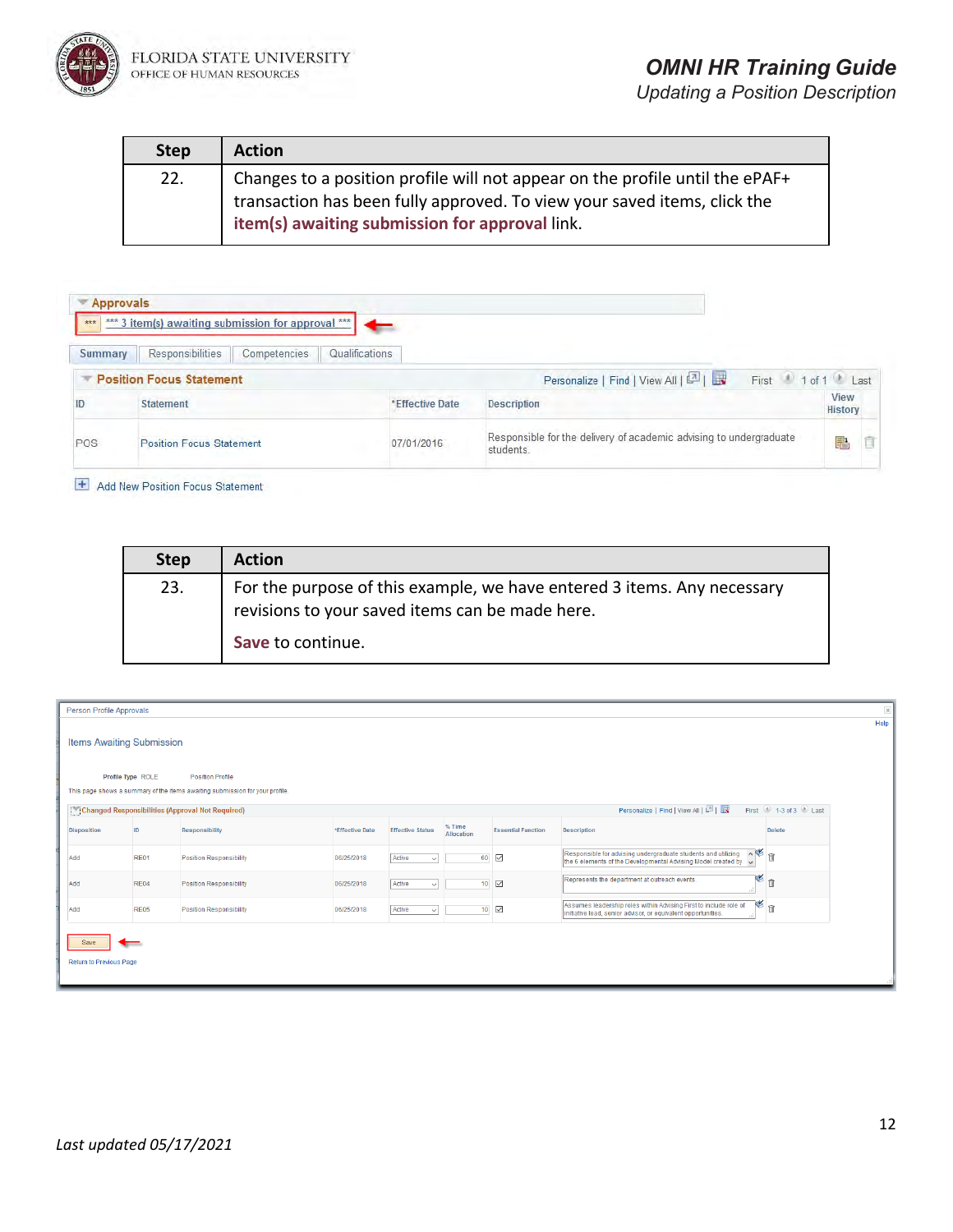

### *OMNI HR Training Guide*

*Updating a Position Description*

| Step | <b>Action</b>                                                                 |
|------|-------------------------------------------------------------------------------|
| 24.  | Once all profile changes have been saved and reviewed, click Return to ePAF+. |

| <b>Summary</b>                 | <b>Responsibilities</b>                 | Competencies                                                                                  | Qualifications     |                 |                                                                                 |                                                                                                             |                     |                               |  |
|--------------------------------|-----------------------------------------|-----------------------------------------------------------------------------------------------|--------------------|-----------------|---------------------------------------------------------------------------------|-------------------------------------------------------------------------------------------------------------|---------------------|-------------------------------|--|
|                                | ▼ Position Focus Statement              |                                                                                               |                    |                 |                                                                                 | Personalize   Find   View All   2   표                                                                       | First 1 of 1 D Last |                               |  |
| ID                             | <b>Statement</b>                        |                                                                                               |                    | *Effective Date | <b>Description</b>                                                              |                                                                                                             |                     | <b>View</b><br><b>History</b> |  |
| POS                            | <b>Position Focus Statement</b>         |                                                                                               |                    | 07/01/2016      | Responsible for the delivery of academic advising to undergraduate<br>students. |                                                                                                             |                     |                               |  |
| $\left  + \right $             | <b>Add New Position Focus Statement</b> |                                                                                               |                    |                 |                                                                                 |                                                                                                             |                     |                               |  |
|                                | Internal Requirements                   |                                                                                               |                    |                 |                                                                                 |                                                                                                             |                     |                               |  |
|                                |                                         | There are currently no Internal Requirements for this profile. Please add one if required.    |                    |                 |                                                                                 |                                                                                                             |                     |                               |  |
| $+$                            | Add New Internal Requirements           |                                                                                               |                    |                 |                                                                                 |                                                                                                             |                     |                               |  |
|                                | <b>▼ Pay Additive Eligibility</b>       |                                                                                               |                    |                 |                                                                                 |                                                                                                             |                     |                               |  |
|                                |                                         | There are currently no Pay Additive Eligibility for this profile. Please add one if required. |                    |                 |                                                                                 |                                                                                                             |                     |                               |  |
|                                |                                         |                                                                                               |                    |                 |                                                                                 |                                                                                                             |                     |                               |  |
| $+$                            | Add New Pay Additive Eligibility        |                                                                                               |                    |                 |                                                                                 |                                                                                                             |                     |                               |  |
|                                | <b>Profile Identities</b>               |                                                                                               |                    |                 | Personalize   Find   View All   2                                               | First $\textcircled{\tiny{\textcircled{\tiny 1}}}$ 1 of 1 $\textcircled{\tiny{\textcircled{\tiny 1}}}$ Last |                     |                               |  |
| <b>Profile Identity Option</b> |                                         | <b>Key 1 Value</b>                                                                            | <b>Description</b> |                 | <b>Edit Identity</b>                                                            | <b>Delete</b>                                                                                               |                     |                               |  |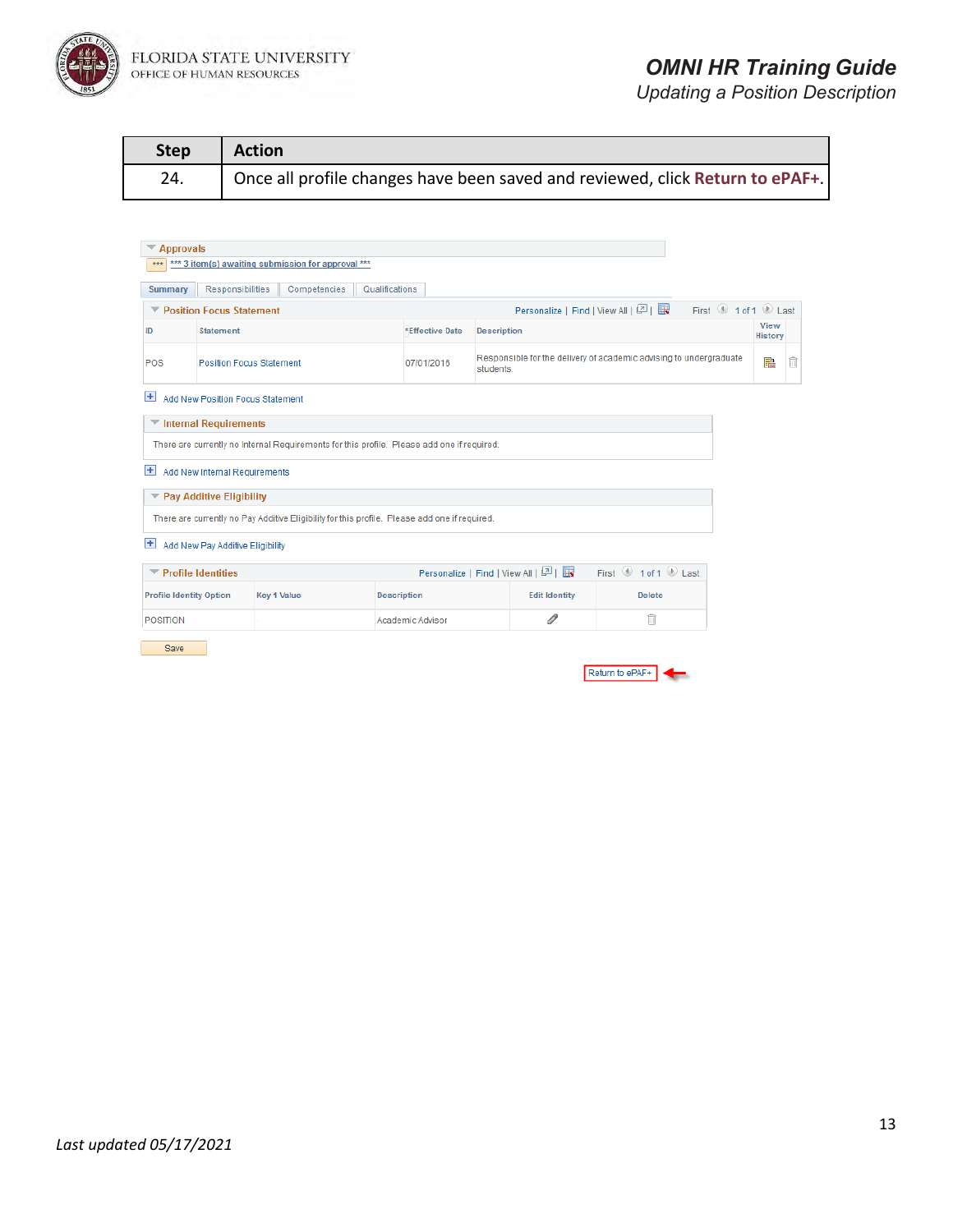

| <b>Step</b> | <b>Action</b>                                                                                                                                                                                                                                              |
|-------------|------------------------------------------------------------------------------------------------------------------------------------------------------------------------------------------------------------------------------------------------------------|
| 29.         | Enter the appropriate VP Approver for your department in the VP Approver<br>field.                                                                                                                                                                         |
| 30.         | Comments are required by the originator. Indicate any information an approver<br>may need to know prior to approving the ePAF+ into the Comments field.<br>Describe the changes being made, as well as the reason and/or objective.                        |
|             | For the purpose of this transaction, the comments are "Updating position<br>description RE1, RE4, and RE5. Position will now be responsible for<br>representing the department at outreach events and assuming leadership roles<br>within Advising First." |

| <b>Originator's Information</b> |                                         |                     |                                                                                   |   |
|---------------------------------|-----------------------------------------|---------------------|-----------------------------------------------------------------------------------|---|
| Name                            | <b>Robert Renegade</b>                  |                     | Telephone                                                                         | Q |
|                                 | Email ID RRenegade@psinvalid.fsu.edu    |                     |                                                                                   |   |
|                                 | <b>Additional Approver (Required)</b>   |                     |                                                                                   |   |
| *VP Approver                    | COSCEOLA                                |                     |                                                                                   |   |
|                                 | <b>Pre-Manager Approver (Optional)</b>  |                     |                                                                                   |   |
| <b>Pre-Manager Approver</b>     |                                         |                     | a                                                                                 |   |
| ePAF+ Originator Comments       |                                         |                     |                                                                                   |   |
|                                 |                                         |                     |                                                                                   |   |
|                                 |                                         |                     | *Originator Updating position description RE1, RE4, and RE5. Position will now be |   |
| <b>Comments</b>                 | leadership roles within Advising First. |                     | responsible for representing the department at outreach events and assuming       |   |
|                                 |                                         |                     |                                                                                   |   |
|                                 |                                         |                     |                                                                                   |   |
| Submit                          | Save as Draft                           | <b>Cancel Draft</b> | Return to Transaction Search / Action Page                                        |   |
|                                 |                                         |                     |                                                                                   |   |
|                                 | <b>Approval Signatures</b>              |                     |                                                                                   |   |

| <b>Step</b> | <b>Action</b>                                                            |
|-------------|--------------------------------------------------------------------------|
| 31.         | When all ePAF+ updates have been completed, click Submit to initiate the |
|             | approval process.                                                        |